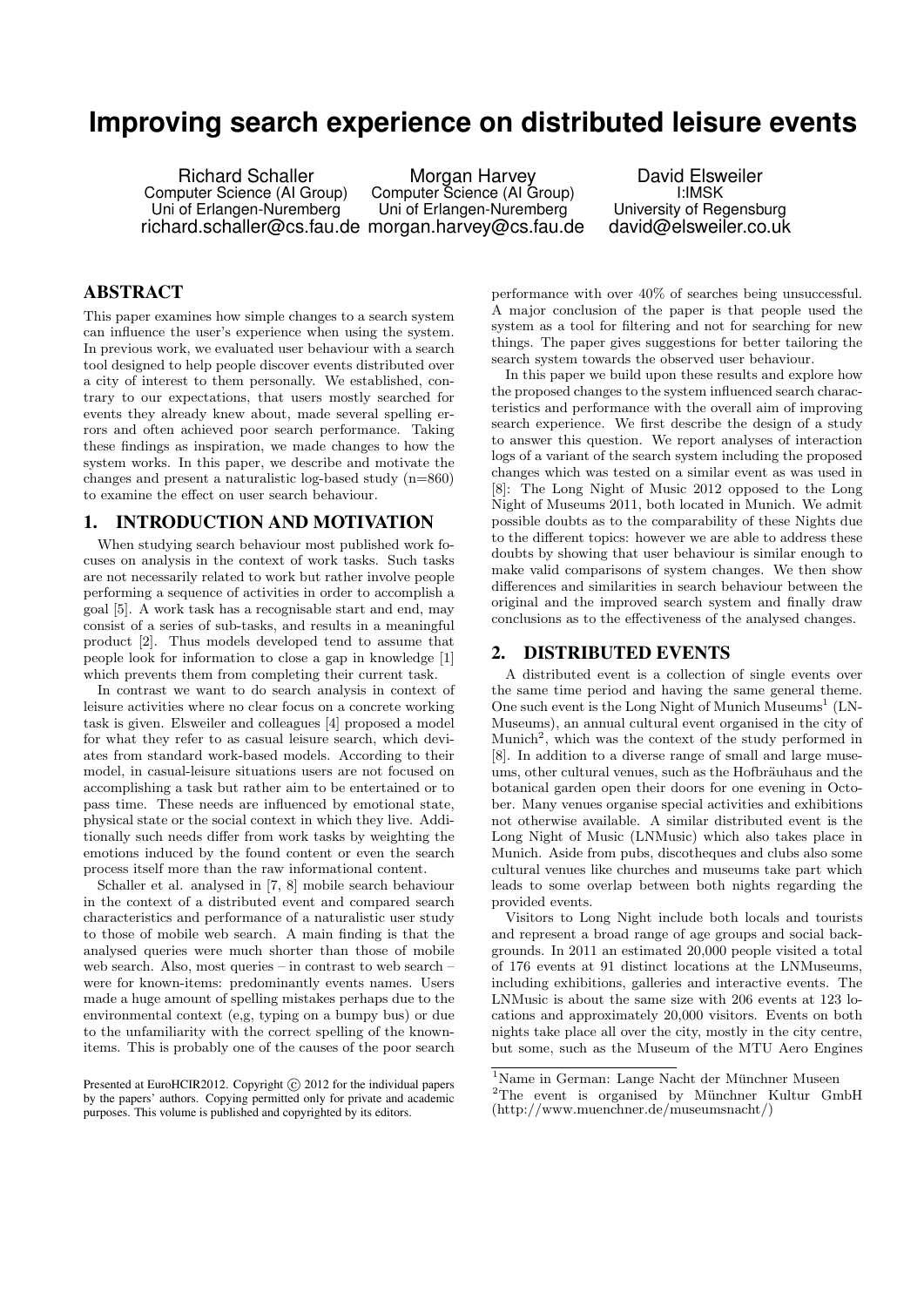and the Potato Museum, are located in suburbs. Special bus tours are set up to transport visitors between events.

Events can be discovered by means of the booklet that is distributed for free by the organisers and contains descriptions of all events in the order they lie along the bus tours. This booklet is necessarily large (110 A6 pages per Long Night) and can be difficult to navigate.

### <span id="page-1-3"></span>3. SYSTEM

An Android app was developed in [\[8\]](#page-3-5) to help visitors of the Long Night find events of interest to them personally. Once they have found and selected the events they would most like to visit, the system can create a time plan for the evening, taking into account constraints such as start and end times of events, time to travel between events and public transport routes and schedules. If the user chooses more events than would fit into the available time then the system tries to maximise the number of scheduled events by leaving out those requiring long travel time. It is also possible for the user to manually customise the plans by adding, removing and re-ordering events to be visited. Based on the created plan, the application can lead the user between chosen events using a map display and textual instructions. Figure [1](#page-1-0) provides some screenshots of the  $app<sup>3</sup>$  $app<sup>3</sup>$  $app<sup>3</sup>$  as was used on the LNMuseums and LNMusic.



Figure 1: The search screen with a query (left) and the map screen with the planned route (right)

<span id="page-1-0"></span>The user has four ways to find events he would like to visit, namely he can: receive recommendations based on a pre-defined profile and collaborative filtering algorithm built into the app; browse events by bus route; browse events by genre or type or submit free-text queries, which search over the names and descriptions of the events.

As described in [\[8\]](#page-3-5) the search functionality was imple-mented in Lucene<sup>[4](#page-1-2)</sup> and documents were represented by titles and descriptions from the Long Night booklet. Lucene was extended to perform a search based on topics. Firstly the event descriptions and titles were tokenised and stemmed

then to match topically similar words, each token is mapped to one or more topic groups (these groups are taken from [\[3\]](#page-3-6)). This way terms such as "dinner" and "food" are mapped to the same groups, thus event descriptions containing one of these words could be found by the other. To speed up interaction with the system, queries were submitted after each typed character (search-as-you-type). The presented result list contains the name and nearest bus stop for each of the retrieved events.

#### 4. SEARCH SYSTEM CHANGES

Based on insight gained from user interactions with the original search system, as described in [\[8\]](#page-3-5), it was determined that the following improvements could be made:

• Grep-Like Search:

Since users used the system mainly as a filtering tool, the search-as-you-type feature might have led users to give up early: the system tried to match whole (or stemmed) words while the user faces an empty result list after typing in the first few characters but before finishing the word. In our new system – used and evaluated on the LNMusic – we extended the search system with a grep-like feature which would also match parts of words and not just complete words. For example, if a user is looking for the event "Lenbach" it is sufficient to type in just "Lenb". This means that users are not so often presented with an empty list of search results.

• Fuzzy Search:

It was noticeable from the user interactions that a huge number of spelling errors were being made. This was presumably due to environmental factors, e.g. typing on a bumpy bus or due to the a high number of named entities, the spelling of which people are not familiar. In either case the system was adapted to better support the user by performing a fuzzy search according to [\[8\]](#page-3-5). Our system was improved by utilising the Lucene Fuzzy Search mechanism which uses the levenshtein edit distance to match term that differ only by a few characters. If looking for the event "Lenbach" it will be found even if the user by mistake typed "Lembach".

Both changes aim to allow users to more quickly and easily find the events they are interested in and improve the overall search experience.

As the same naturalistic study was used to analyse other parts of the system there were other small changes which are unrelated to the search system analysis: the number of tabs was increased due to the addition of a recommender tab which was beforehand combined with the list of already selected events in one tab. Secondly, the tab position of the recommender tab was tested in an A/B test. Both changes are beyond the scope of this search behaviour paper and should not have any significant influence on it as the layout of the search tab itself wasn't changed.

# 5. DATA COLLECTION

We examined the search behaviour of users by recording user interactions with our refined app at the LNMusic 2012 in the same manner as with the original app on the LNMuseums2011. Again the app was available for download from Google Play Store and advertised on the official Long Night of Music web page. In total the application

<span id="page-1-1"></span><sup>3</sup> a video demo of the application can be found on YouTube [\(http://www.youtube.com/watch?v=qy1F8fZbowo\)](http://www.youtube.com/watch?v=qy1F8fZbowo)

<span id="page-1-2"></span><sup>4</sup>Lucene version 3.1. [\(http://lucene.apache.org\)](http://lucene.apache.org)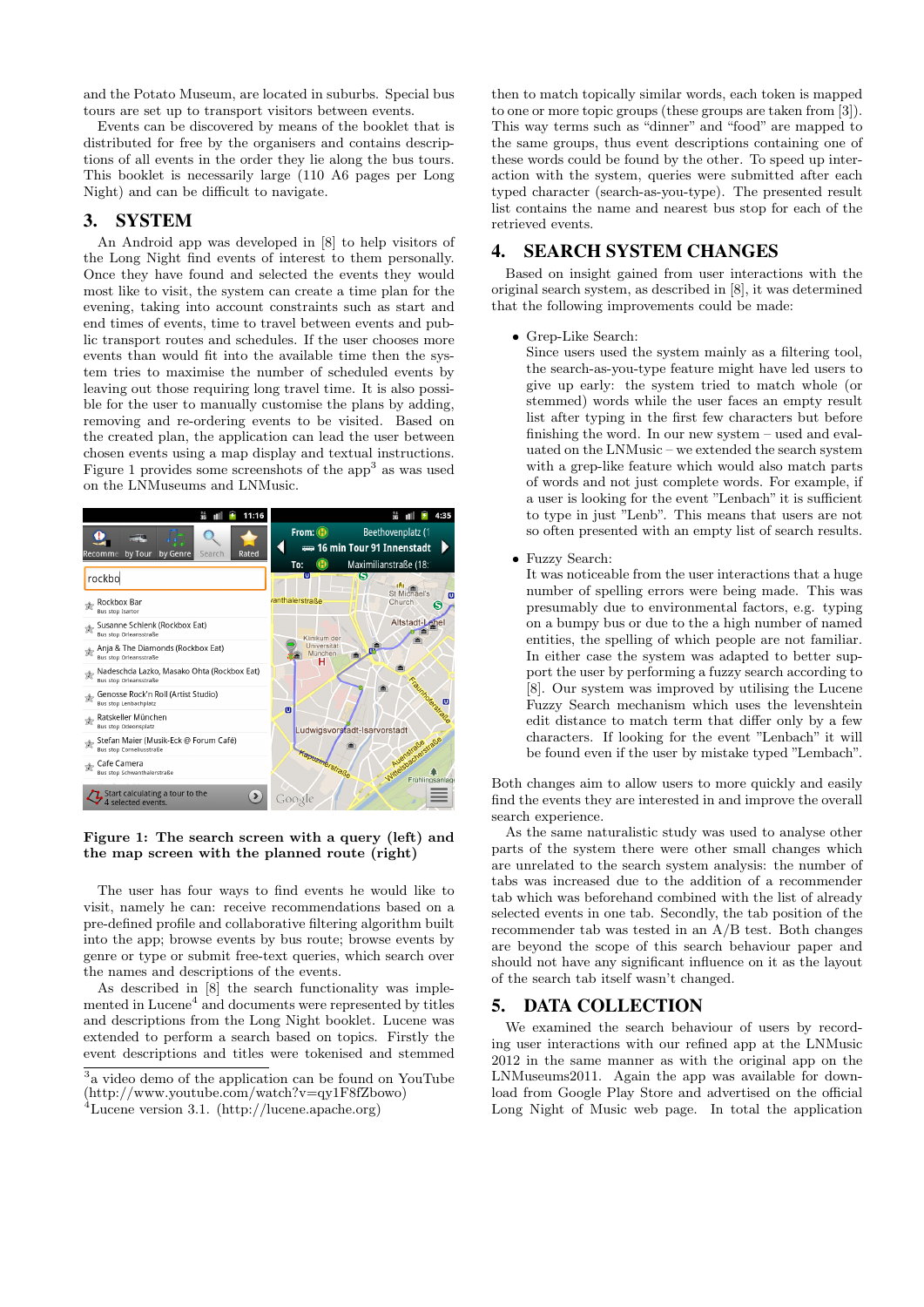was downloaded approximately 1000 times and 860 users allowed us to record their interaction data (In [\[8\]](#page-3-5) approx. 500 downloads and 391 users are reported). We recorded all interactions with the application including submitted queries, result click-throughs, all interactions with browsing and recommendation interfaces, tours generated, modifications to tours, as well as all ratings submitted for events. Users interacted on average for  $11.79$  minutes<sup>[5](#page-2-0)</sup> with the system (median 6.46). 57.3% of users interacted for more than 5; 17.9% for more than 30.

Since queries were submitted after every typed character, it is necessary to pre-process the recorded queries to establish those that the users actually intended to submit. For example, if the user wanted to search for "food", the system logged "f", "fo", "foo", as well as "food". Furthermore, should the user wish to submit a new query, then he must first remove the old search terms from the search box, resulting again in all prefixes but this time in decreasing length.

As in [\[8\]](#page-3-5) we manually judged queries to be intended or not. 3 assessors separately annotated all of the 12,500 queries logged as being either intended or not-intended. A very high inter-assessor agreement was found (Fleiss' kappa  $= 0.915$ , 89.8% of queries which were labeled by at least 1 assessor were also labelled by at least one other). This process resulted in a final list of 1,434 search queries, which is used in the following analyses and compared against the results reported in [\[8\]](#page-3-5) which are based on 801 search queries.

# 6. IS A COMPARISON OF NIGHTS FAIR?

Undoubtedly the best way of comparing two version of a system is to run experiments under the same external conditions. Unfortunately this was not possible with our app for the LNMusic as we work together with the organisers to provide a real system for "productive" use and cannot experiment with arbitrary system variations. The alternative would be a lab study, however we consider this to be a less preferable option given that we wish to record interaction with the system in a real-world (i.e. non-simulated) setting. Therefore we looked into whether data obtained from different events could be fairly compared.

We learned from our experience with past Long Nights that user behaviour is to a huge extent independent from the actual type of Long Night. In [\[7\]](#page-3-4) interviews with visitors of two different Long Nights revealed that beside the topic of an event other characteristics – such as novelty, the time and location of the event or the possibility to take part in the event – play a crucial role. It is precisely this that sets a system for casual leisure activities apart from a system for solving a work task [\[4\]](#page-3-3).

In this section we want to give more insights into why our study on the LNMusic2012 and the study presented in [\[8\]](#page-3-5) on the LNMuseums2011 are comparable. First of all both distributed events – although their topics are different – have a lot in common: They take place in the same city, are organised by the same company and hence have the same ads, booklet format, price tag and even the special bus routes

provided are partially the same. We noticed that some of the events on the LNMusic were also available on the LN-Museums. We investigated further into how many events are in common between both nights. To do so we looked into how many LNMuseums events had, at the same location, an event on the LNMusic that were organised by the same museum, church, bar, etc.. Surprisingly 21.6% of the LNMuseums2011 events had a matching event on the LN-Music2012. The topic of the matched events might differ but as mentioned above the topic is only one of many relevant aspects for visitors to choose an event.

Secondly we looked into the app usage itself. Upon first start-up of the app we ask our users to fill out a short questionnaire; among others we ask for the age of the user (below 18, 18 to 29, 30 to 39, 40 to 49, 50 to 59 and above 60 years old). Answering of these questions was optional but 246 on the LNMuseums2011 and 495 users on the LNMusic2012 chose to do so. Based on these data (omitting the first and last age groups due to the small sample size) we compared the age distribution of users on both nights with a  $\chi^2$ -Test revealing a  $\chi^2$  of 1.459 and  $p = 0.6918$ . This result states that this is no significant difference between app users of both nights.

To ascertain if the two studies are comparable it is important that system usage is similar on both nights. As described in Section [3](#page-1-3) there were multiple ways (different tabs) of accessing the events. We looked into which of these tabs users were interested in. We therefore define a tab session to start when a user switches to a tab and to end when he switches to another tab. Table [1](#page-2-1) shows the number of tab sessions. Based on this data, a  $\chi^2$ -Test shows a  $\chi^2$  of 5.387 and  $p = 0.1456$ , again indicating no significant difference between users of both nights.

|           | by Tour | by Genre | Search   | $Rec.+Rated$ |
|-----------|---------|----------|----------|--------------|
| LNMuseums | 28.0%   | 14.5%    | $15.4\%$ | 42.0%        |
| LNMusic   | 26.6%   | 15.6%    | $15.1\%$ | 42.7%        |

#### <span id="page-2-1"></span>Table 1: Number of tab sessions

Lastly we considered properties of the search behaviour itself that should be invariant to our changes to the search system. One of the main findings of [\[8\]](#page-3-5) was the huge number of named-entity searches and we compared the reported numbers to those of our own system. Using the same method described in [\[8\]](#page-3-5) we instructed 3 human accessors to label all search queries into one of three categories: specific event name, not a specific event name or indeterminate. For 82.0% of all queries at least two of the assessors were able to agree on one of the three categories (Fleiss Kappa of 0.32). 84.5% (LNMuseums2011: 59.4%) of the agreed on queries were marked as clearly named entities and 8.2% (34.6%) that might be named entities. Only 7.2% (6.0%) were labeled as non named-entity searches. It is notable that the low number of non named entity searches is similar to what is described in [\[8\]](#page-3-5).

In [\[7\]](#page-3-4) it is reported that the same system used on the LN-Museums2011 was also evaluated on the Long Night of Science in Erlangen-Nuremberg (LNScience2011), which also is a distributed event but dedicated to science. We looked into how search characteristics differ if the same system is used on different nights. We compared query length with respect to the number of characters and the number of terms per query by performing a (non-parametric) Kruskal-Wallis Rank Sum Test. No significant difference between the usage

<span id="page-2-0"></span><sup>5</sup>These figures were calculated by summing the time periods for which a user was active, discounting times where the system reported no interactions for more than 15 seconds. We further discounted any interaction sequence that contains gaps of non-interaction longer than 30 minutes as these are likely due to logging problems caused by running out of power, connection problems, app crashes, etc.